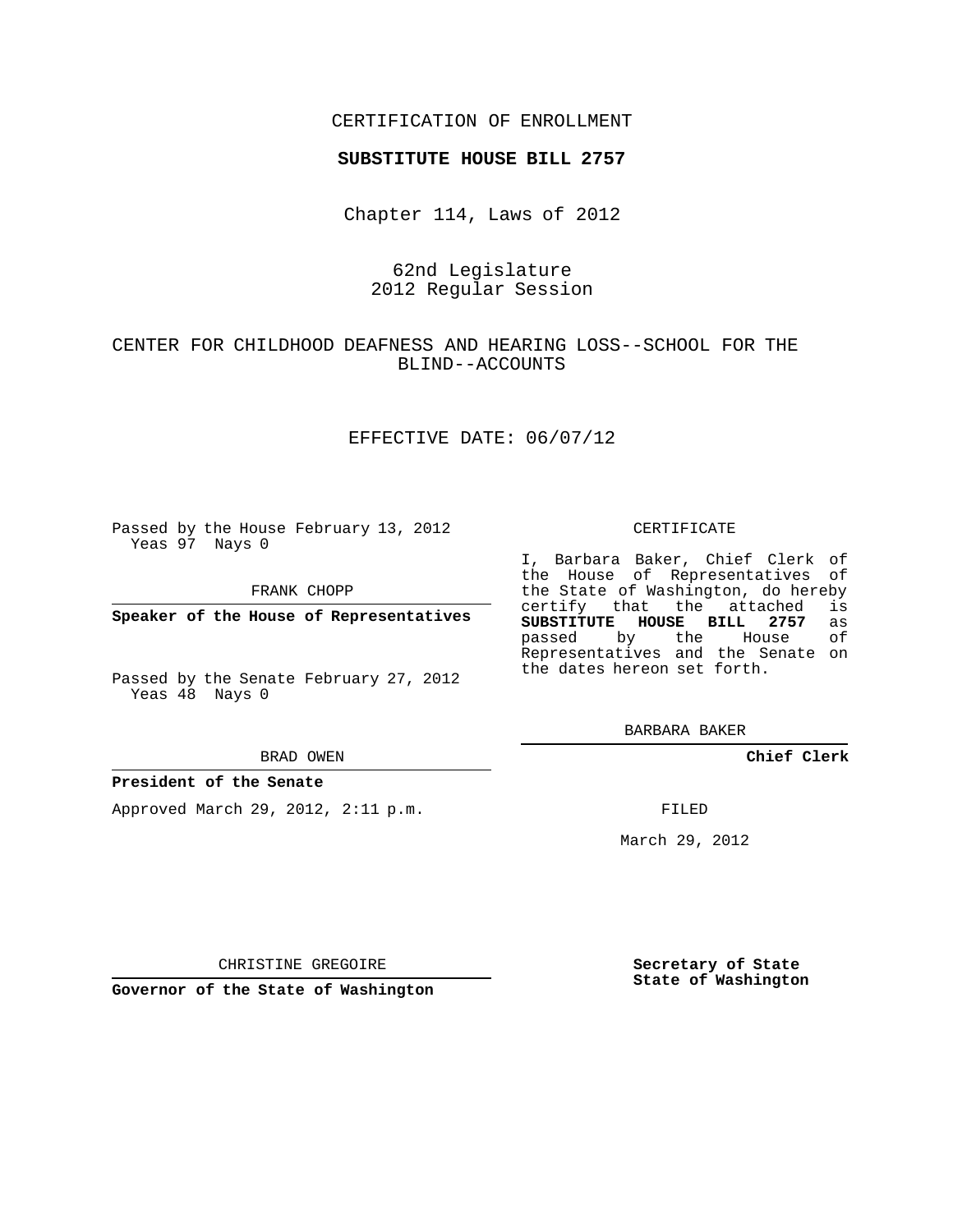# **SUBSTITUTE HOUSE BILL 2757** \_\_\_\_\_\_\_\_\_\_\_\_\_\_\_\_\_\_\_\_\_\_\_\_\_\_\_\_\_\_\_\_\_\_\_\_\_\_\_\_\_\_\_\_\_

\_\_\_\_\_\_\_\_\_\_\_\_\_\_\_\_\_\_\_\_\_\_\_\_\_\_\_\_\_\_\_\_\_\_\_\_\_\_\_\_\_\_\_\_\_

Passed Legislature - 2012 Regular Session

# **State of Washington 62nd Legislature 2012 Regular Session**

By House Ways & Means (originally sponsored by Representative Moeller; by request of Washington State School for the Blind and Center for Childhood Deafness)

READ FIRST TIME 02/07/12.

 1 AN ACT Relating to establishing the center for childhood deafness 2 and hearing loss account and the school for the blind account; amending 3 RCW 43.79A.040; and adding new sections to chapter 72.40 RCW.

4 BE IT ENACTED BY THE LEGISLATURE OF THE STATE OF WASHINGTON:

 5 NEW SECTION. **Sec. 1.** A new section is added to chapter 72.40 RCW 6 to read as follows:

 The center for childhood deafness and hearing loss account is created in the custody of the state treasurer. All receipts from contracts, grants, gifts, conveyances, devises, and bequests of real or personal property, or payments received from RCW 72.40.0191 (14) and (15), and 72.40.050 must be deposited into the account. Expenditures from the account may be used only for duties related to RCW 72.40.0191 (14) and (15), and 72.40.050. Only the director of the center for childhood deafness and hearing loss or the director's designee may authorize expenditures from the account. The account is subject to allotment procedures under chapter 43.88 RCW, but an appropriation is not required for expenditures.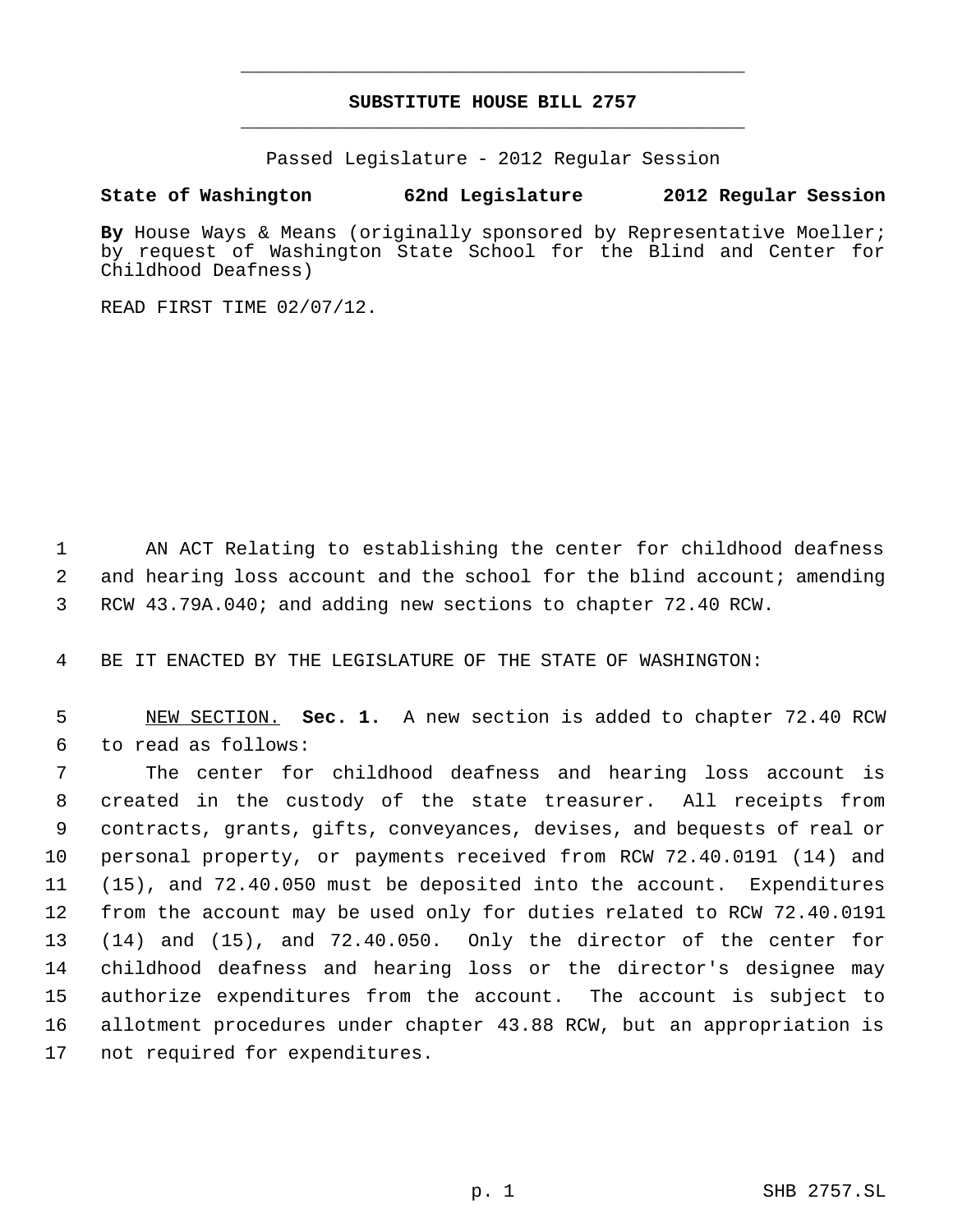NEW SECTION. **Sec. 2.** A new section is added to chapter 72.40 RCW to read as follows:

 The school for the blind account is created in the custody of the state treasurer. All receipts from contracts, grants, gifts, conveyances, devises, and bequests of real or personal property, or payments received from RCW 72.40.022 (10) and (11), and 72.40.050 must be deposited into the account. Expenditures from the account may be used only for duties related to RCW 72.40.022 (10) and (11), and 72.40.050. Only the superintendent of the school for the blind or the superintendent's designee may authorize expenditures from the account. The account is subject to allotment procedures under chapter 43.88 RCW, but an appropriation is not required for expenditures.

 **Sec. 3.** RCW 43.79A.040 and 2011 1st sp.s. c 37 s 603 are each amended to read as follows:

 (1) Money in the treasurer's trust fund may be deposited, invested, and reinvested by the state treasurer in accordance with RCW 43.84.080 in the same manner and to the same extent as if the money were in the state treasury, and may be commingled with moneys in the state treasury for cash management and cash balance purposes.

 (2) All income received from investment of the treasurer's trust fund must be set aside in an account in the treasury trust fund to be known as the investment income account.

 (3) The investment income account may be utilized for the payment of purchased banking services on behalf of treasurer's trust funds including, but not limited to, depository, safekeeping, and disbursement functions for the state treasurer or affected state agencies. The investment income account is subject in all respects to chapter 43.88 RCW, but no appropriation is required for payments to financial institutions. Payments must occur prior to distribution of earnings set forth in subsection (4) of this section.

 (4)(a) Monthly, the state treasurer must distribute the earnings credited to the investment income account to the state general fund except under (b), (c), and (d) of this subsection.

 (b) The following accounts and funds must receive their proportionate share of earnings based upon each account's or fund's average daily balance for the period: The Washington promise scholarship account, the college savings program account, the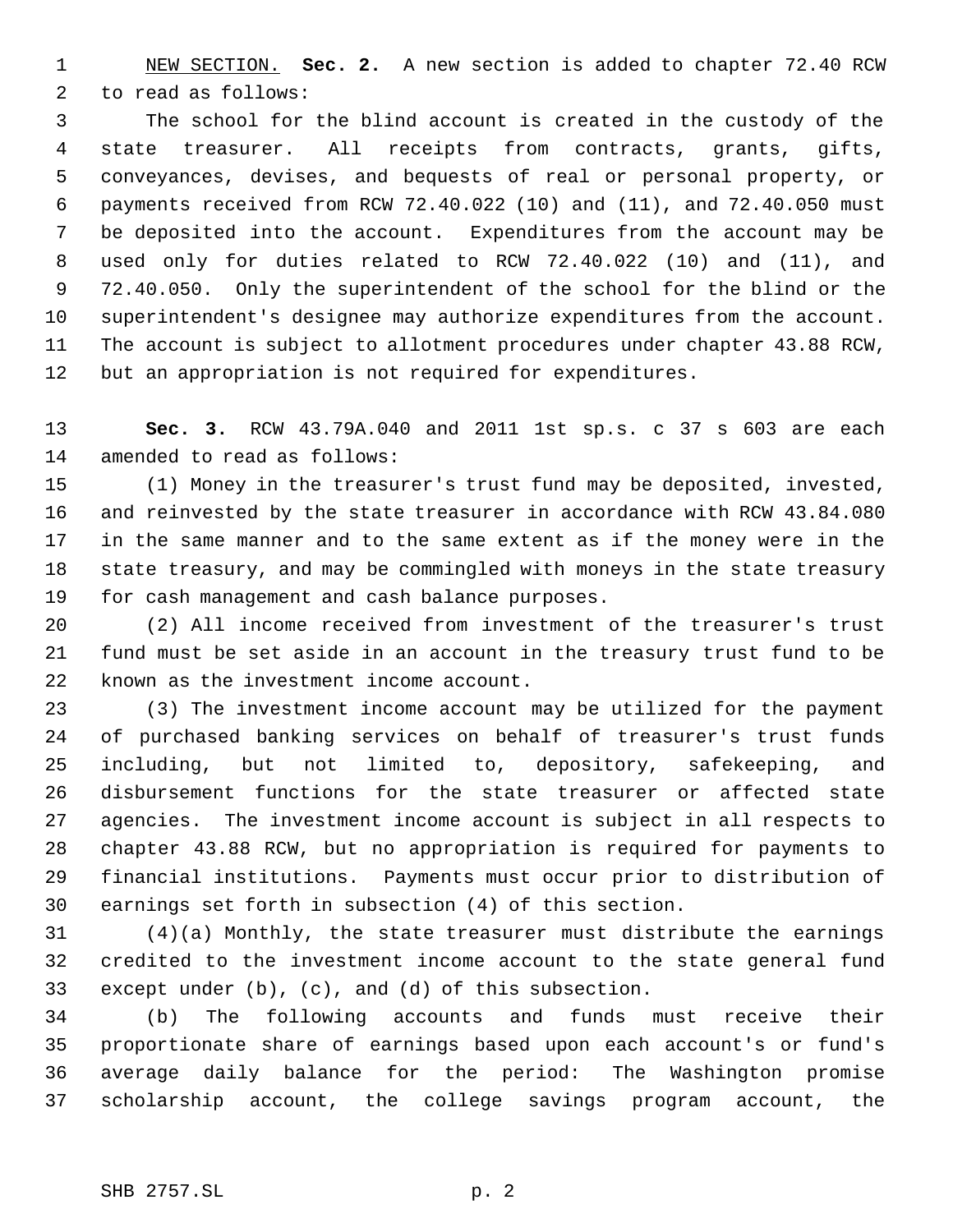Washington advanced college tuition payment program account, the accessible communities account, the community and technical college innovation account, the agricultural local fund, the American Indian scholarship endowment fund, the foster care scholarship endowment fund, the foster care endowed scholarship trust fund, the students with dependents grant account, the basic health plan self-insurance reserve account, the contract harvesting revolving account, the Washington state combined fund drive account, the commemorative works account, the county enhanced 911 excise tax account, the Washington international exchange scholarship endowment fund, the toll collection account, the developmental disabilities endowment trust fund, the energy account, the fair fund, the family leave insurance account, the food animal veterinarian conditional scholarship account, the fruit and vegetable inspection account, the future teachers conditional scholarship account, the game farm alternative account, the GET ready for math and science scholarship account, the Washington global health technologies and product development account, the grain inspection revolving fund, the industrial insurance rainy day fund, the juvenile accountability incentive account, the law enforcement officers' and firefighters' plan 2 expense fund, the local tourism promotion account, the pilotage account, the produce railcar pool account, the regional transportation investment district account, the rural rehabilitation account, the stadium and exhibition center account, the youth athletic facility account, the self-insurance revolving fund, the sulfur dioxide abatement account, the children's trust fund, the Washington horse racing commission Washington bred owners' bonus fund and breeder awards account, the Washington horse racing commission class C purse fund account, the individual development account program account, the Washington horse racing commission operating account (earnings from the Washington horse racing commission operating account must be credited to the Washington horse racing commission class C purse fund account), the life sciences discovery fund, the Washington state heritage center 33 account, the reduced cigarette ignition propensity account, ((and)) the 34 reading achievement account\_the center for childhood deafness and 35 hearing loss account, and the school for the blind account.

 (c) The following accounts and funds must receive eighty percent of their proportionate share of earnings based upon each account's or fund's average daily balance for the period: The advanced right-of-way